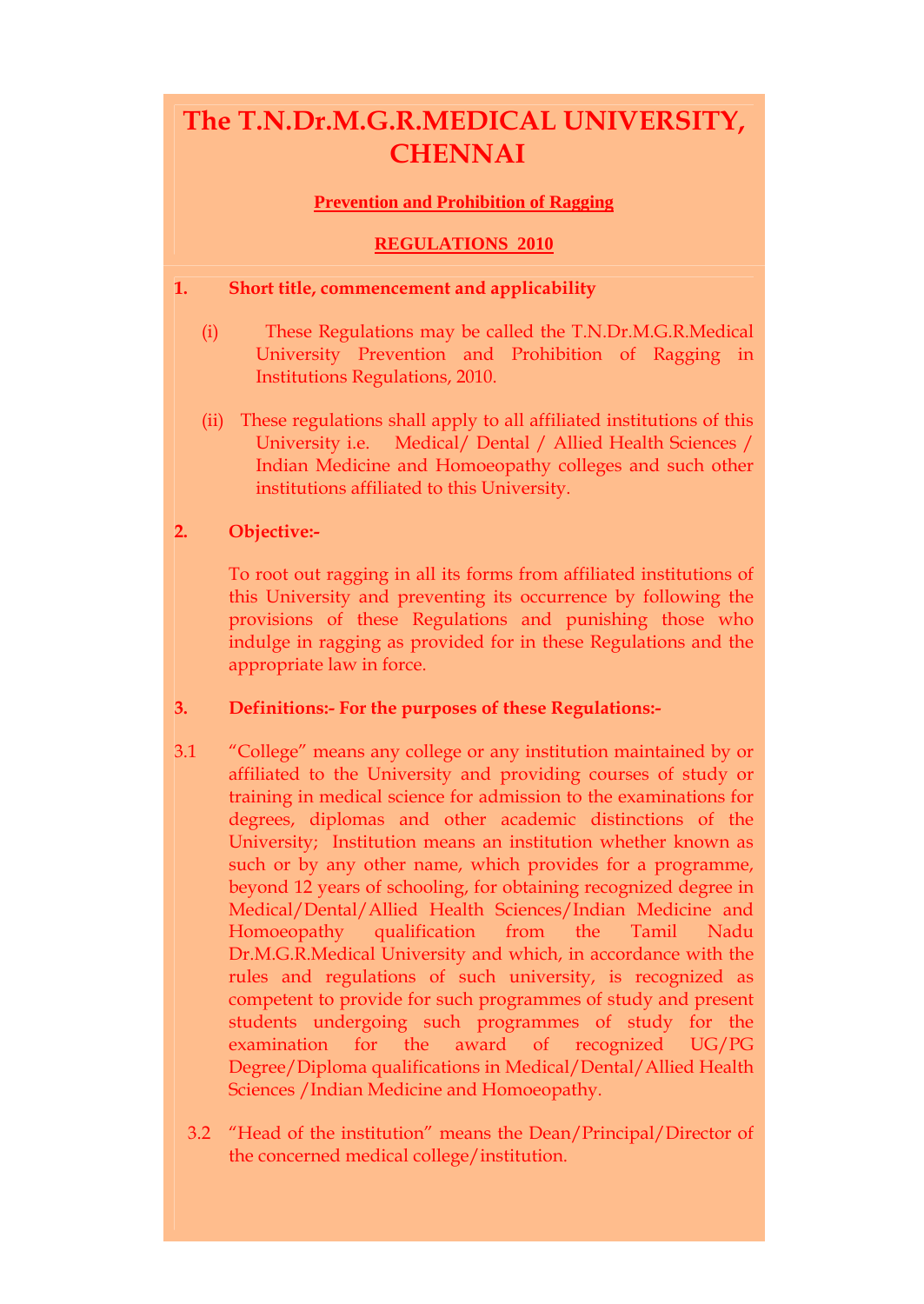3.3 Ragging" includes the following:

Any conduct whether by words spoken or written or by an act which has the effect of harassing, teasing, treating or handling with rudeness any other student, indulging in rowdy or undisciplined activities which causes or is likely to cause annoyance, hardship or psychological harm or to raise fear or apprehension thereof in a fresher or a junior student or asking the students to do any act or perform something which such student will not in the ordinary course and which has the effect of causing or generating a sense of shame or embarrassment so as to adversely affect the physique or psyche of a fresher or a junior student.

- 3.4 "University" means a university established or incorporated by or under a Central Act, a Provincial Act or a State Act, an institution deemed to be university under Section 3 of the UGC Act,1956, or an institution specially empowered by an Act of Parliament to confer or grant degrees.
- 3.5 All words and expressions used herein and defined the Tamil Nadu Dr.M.G.R.Medical University, Act, 1987 shall have the same meaning so defined.

# **4. Punishable ingredients of Ragging:-**

- Abetment to ragging;
- Criminal conspiracy to rag;
- Unlawful assembly and rioting while ragging;
- Public nuisance created during ragging;
- Violation of decency and morals through ragging;
- Injury to body, causing hurt or grievous hurt;
- Wrongful restraint;
- Wrongful confinement;
- Use of criminal force;
- Assault as well as sexual offences or even unnatural offences;
- Extortion;
- Criminal trespass;
- Offences against property;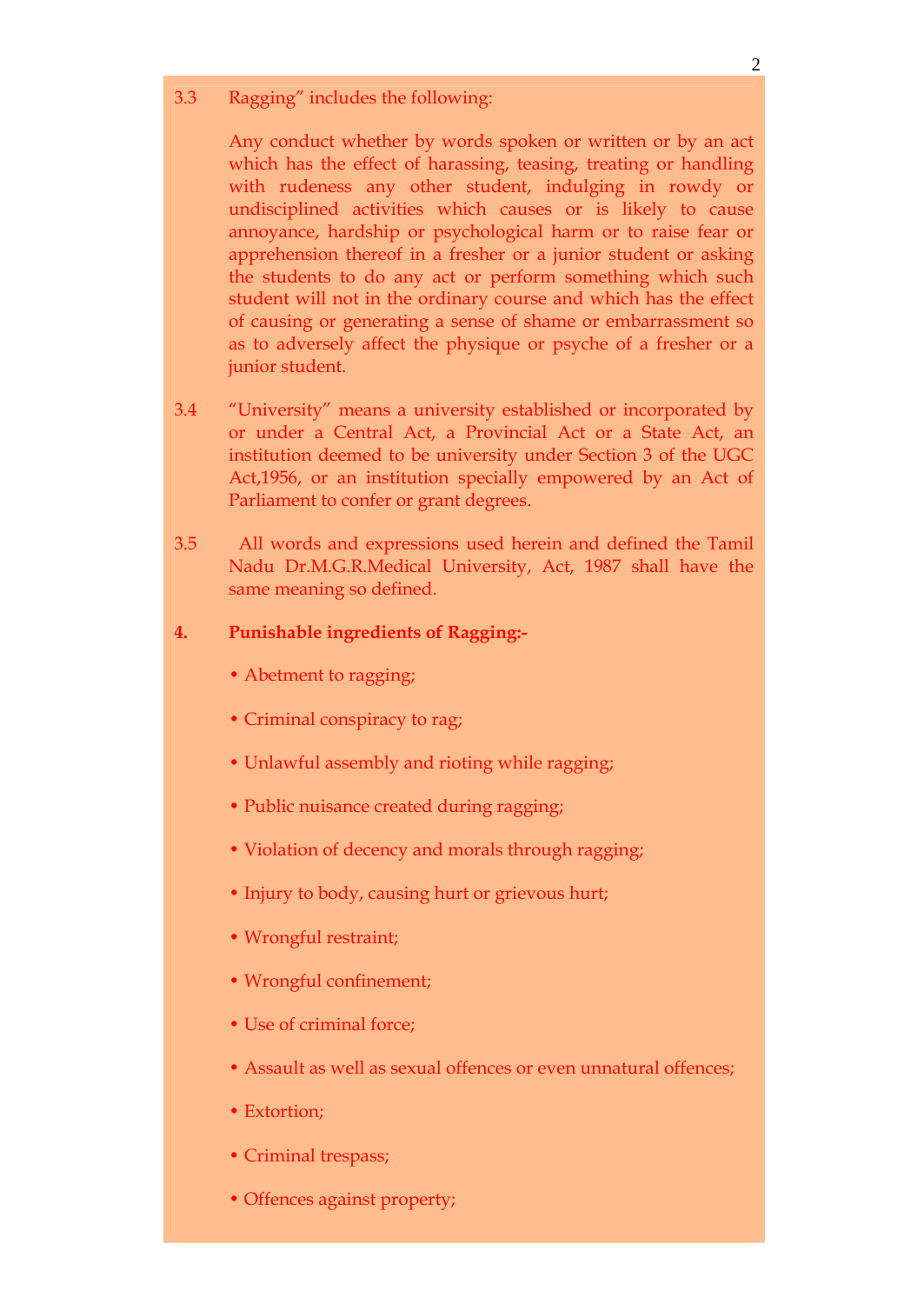- Criminal intimidation;
- Attempts to commit any or all of the above mentioned offences against the victim(s);
- Physical or psychological humiliation.
- All other offences following from the definition of "Ragging".

# **5. Measures for prohibition of ragging:-**

- 5.1 The Affiliated institution shall strictly observe the provisions of the Act of the Central Government and the State Governments, if any, or if enacted and / or for the time being in force, considering ragging as a cognizable offence under the law at par with rape and other atrocities against women and ill-treatment of persons belonging to the SC/ST and prohibiting ragging in all its forms in all institutions. The ragging in all its forms shall be totally banned in the entire institutions.
- 5.2 The institutions shall take strict action against those found guilty of ragging and/or of abetting ragging.

## **6. Measures for prevention of ragging at the institution level:-**

## **6.1 Before admissions:-**

- 6.1.1 The advertisement for admissions shall clearly mention that ragging is totally banned / prohibited in the Medical College/Institution and anyone found guilty of ragging and/or abetting ragging is liable to be punished appropriately.
- 6.1.2 The brochure of admission/instruction booklet for candidates shall print in block letters these Regulations in full (including Annexures).
- 6.1.3 The 'Prospectus' and other admission related documents shall incorporate all directions of the Hon'ble Supreme Court and /or the Central or State Governments as applicable, so that the candidates and their parents/ guardians are sensitized in respect of the prohibition and consequences of ragging.
- 6.1.4 A Brochure or booklet/leaflet shall be distributed to each student at the beginning of each academic session for obtaining undertaking not to indulge or abet ragging and shall contain the blueprint of prevention and methods of redress.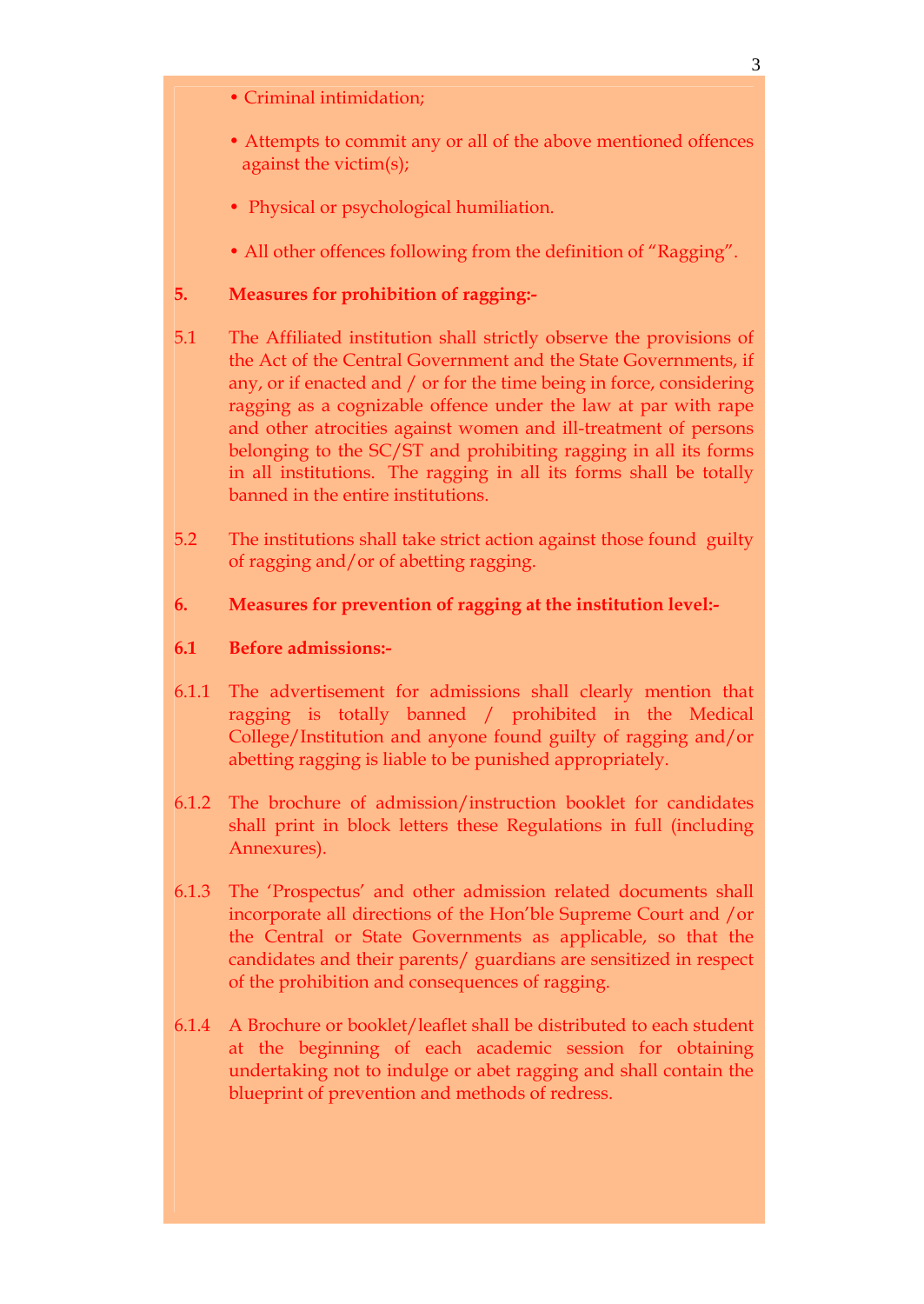The application form for admission/ enrolment shall have a printed undertaking, preferably both in English and in vernacular language to be filled-up and signed by the candidate to the effect that he/she is aware of the law regarding prohibition of ragging as well as the punishments, and to the effect that

he/she has not been expelled and/or debarred from admission by any institution and that he/she, if found guilty of the offence of ragging and/or abetting ragging, is liable to be punished appropriately.

6.1.5 The application form shall also contain a printed undertaking, preferably both in English in vernacular language and the parent/ guardian to be signed as well by the applicant to the effect that he/ she is also aware of the law in this regard and agrees to abide by the punishment meted out to his/ her ward in case the latter is found guilty of ragging and/or abetting ragging.

A database shall be created out of affidavits affirmed by each student and his/her parents/guardians stored electronically, and shall contain the details of each student. The database shall also function as a record of ragging complaints received.

- 6.1.6 The application for admission shall be accompanied by a document in the form of the School Leaving Certificate/transfer certificate/migration certificate/ Character Certificate which shall include a report on the behavioral pattern of the applicant, so that the institution can thereafter keep intense watch upon a student who has a negative entry in this regard.
- 6.1.7 A student seeking admission to the hostel shall have to submit additional undertaking along with his/ her application for hostel accommodation.
- 6.1.8 At the commencement of the academic session the Head of the Institution shall convene and address a meeting of various functionaries/agencies, like Wardens, representatives of students, parents/ guardians, faculty, district administration including police, to discuss the measures to be taken to prevent ragging in the Institution and steps to be taken to identify the offenders and punish them suitably.
- 6.1.9 To make the community at large and the students in particular aware of the dehumanizing effect of ragging, and the approach of the institution towards those indulging in ragging, big posters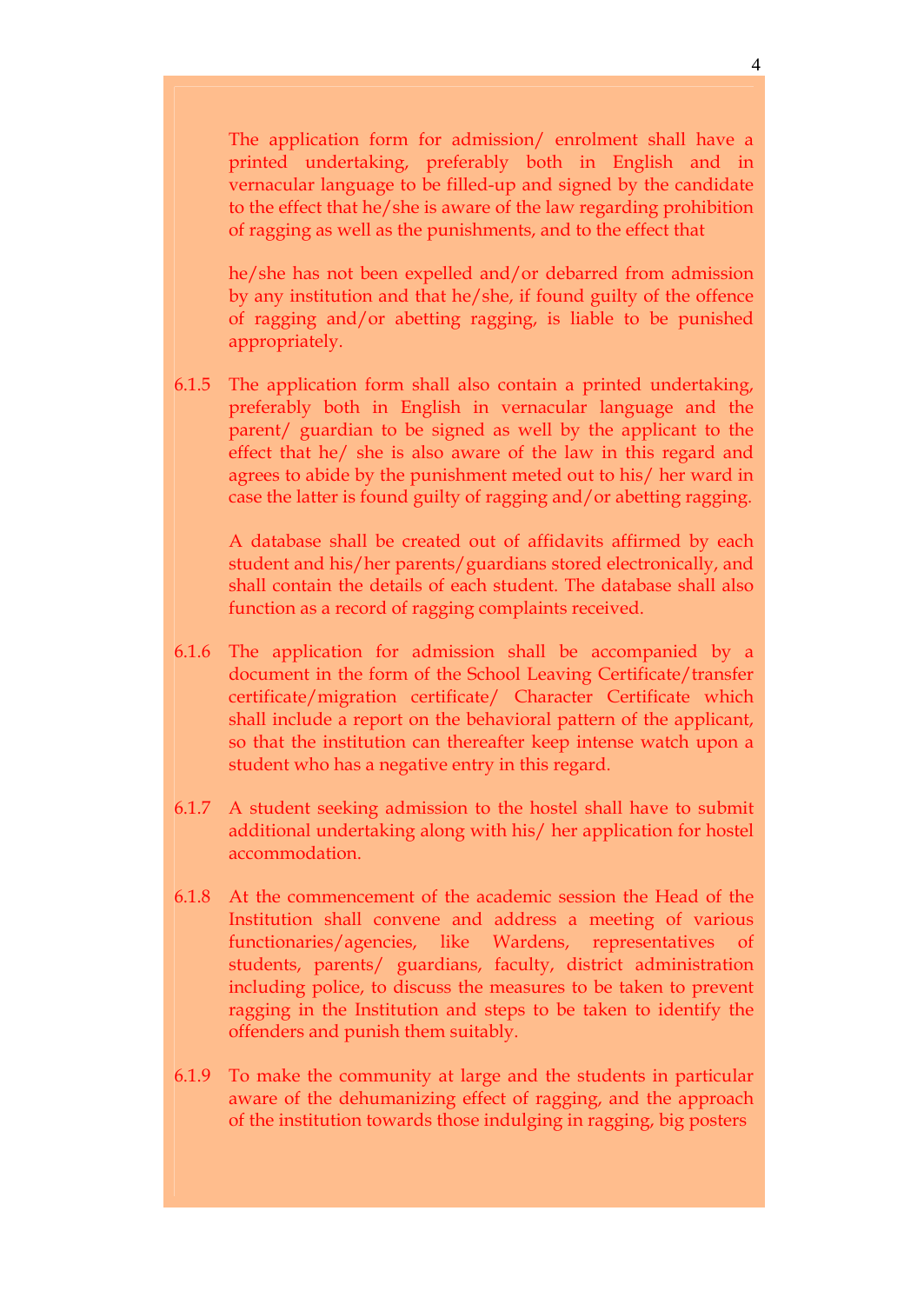(preferably multicolored with different colours for the provisions of law, punishments, etc.) shall be prominently displayed on all Notice Boards of all departments, hostels and other buildings as well as at vulnerable places. Some of such posters shall be of permanent nature in certain vulnerable places.

- 6.1.10 Apart from placing posters mentioned in sub-clause 6.1.9 above at strategic places, the Institutions shall undertake measures for extensive publicity against ragging by means of audio-visual aids, by holding counseling sessions, workshops, painting and design competitions among students and other methods as it deems fit.
- 6.1.11 The Institutions shall request the media to give adequate publicity to the law prohibiting ragging and the negative aspects of ragging and the institution's resolve to ban ragging and punish those found guilty without fear or favour.
- 6.1.12 The Institutions shall identify, properly illuminate and man all vulnerable locations.
- 6.1.13 The Institutions shall tighten security in its premises, especially at the vulnerable places. If necessary, intense policing shall be resorted to at such points at odd hours during the early months of the academic session.
- 6.1.14 The Institutions shall utilize the vacation period before the start of the new academic year to launch wide publicity campaign against ragging through posters, leaflets. seminars, street plays, etc.
- 6.1.15 The faculties/ departments/ units of the Institution shall have induction arrangements (including those which anticipate, identify and plan to meet any special needs of any specific section of students) in place well in advance of the beginning of the academic year with a clear sense of the main aims and objectives of the induction process.

 The Principal or Head of the Institution/Department shall obtain an undertaking from every employee of the institution including teaching and non-teaching members of staff, contract labour employed in the premises either for running canteen or as watch and ward staff or for cleaning or maintenance of the buildings/lawns etc. that he/she would report promptly any case of ragging which comes to his/her notice. A provision shall be made in the service rules for issuing certificates of appreciation to such members of the staff who report ragging which will form port of their service record.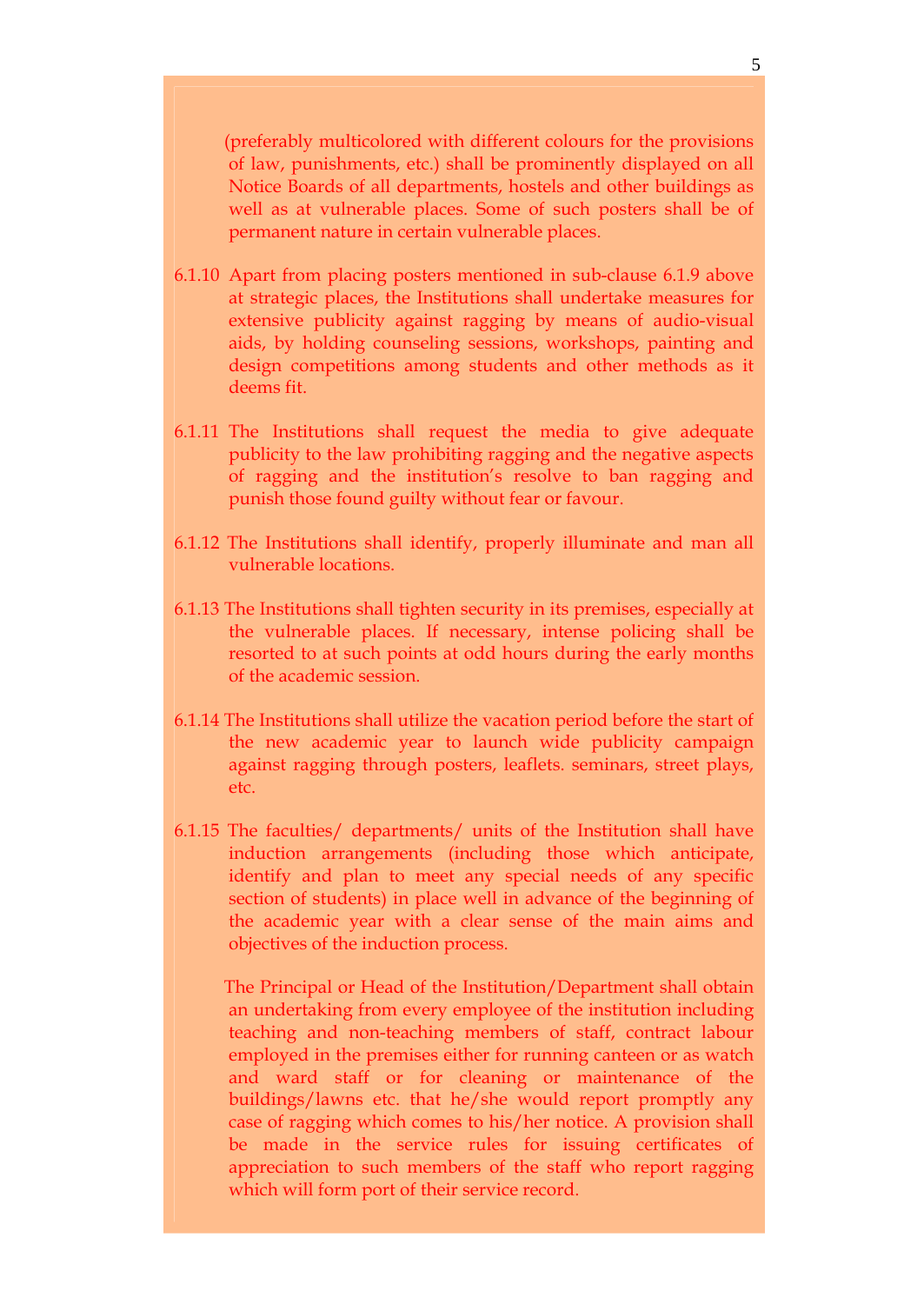#### **6.2. On admission:-**

6.2.1 Every fresher admitted to the Institution shall be given a printed leaflet detailing when and to whom he/she has to turn to for help and guidance for various purposes (including Wardens, Head of the institution, members of the anti-ragging committees, relevant district and police authorities), addresses and telephone numbers of such persons/authorities, etc., so that the fresher need not look up to the seniors for help in such matters and get indebted to them and start doing things, right or wrong, at their behest. Such a step will reduce the freshers' dependence on their seniors.

Every institution should engage or seek the assistance of professional counselors at the time of admissions to counsel `freshers' in order to prepare them for the life ahead, particularly for adjusting to the life in hostels.

- 6.2.2 The Institution through the leaflet mentioned above shall explain to the new entrants the arrangements for their induction and orientation which promote efficient and effective means of integrating them fully as students.
- 6.2.3 The leaflet mentioned above shall also inform the freshers about their rights as bonafide students of the institution and clearly instructing them that they should desist from doing anything against their will even if ordered by the seniors, and that they have nothing to fear as the institution cares for them and shall not tolerate any atrocities against them.
- 6.2.4 The leaflet mentioned above shall contain a calendar of events and activities laid down by the institution to facilitate and complement familiarization of freshers with the academic environment of the institution.
- 6.2.5 The Institution shall also organize joint sensitization programmes of 'freshers' and seniors.

On the arrival of senior students after the first week or after the second week as the case may be, further orientation programmes must be scheduled as follows (i) joint sensitization programme and counseling of both 'freshers' and senior by a Professional counselor; (ii) joint orientation programme of 'freshers' and seniors to be addressed by the principal/Head of the institution, and the anti -ragging committee ; (iii) organization on a large scale of cultural, sports and other activities to provide a platform for the 'freshers' and seniors to interact in the presence of faculty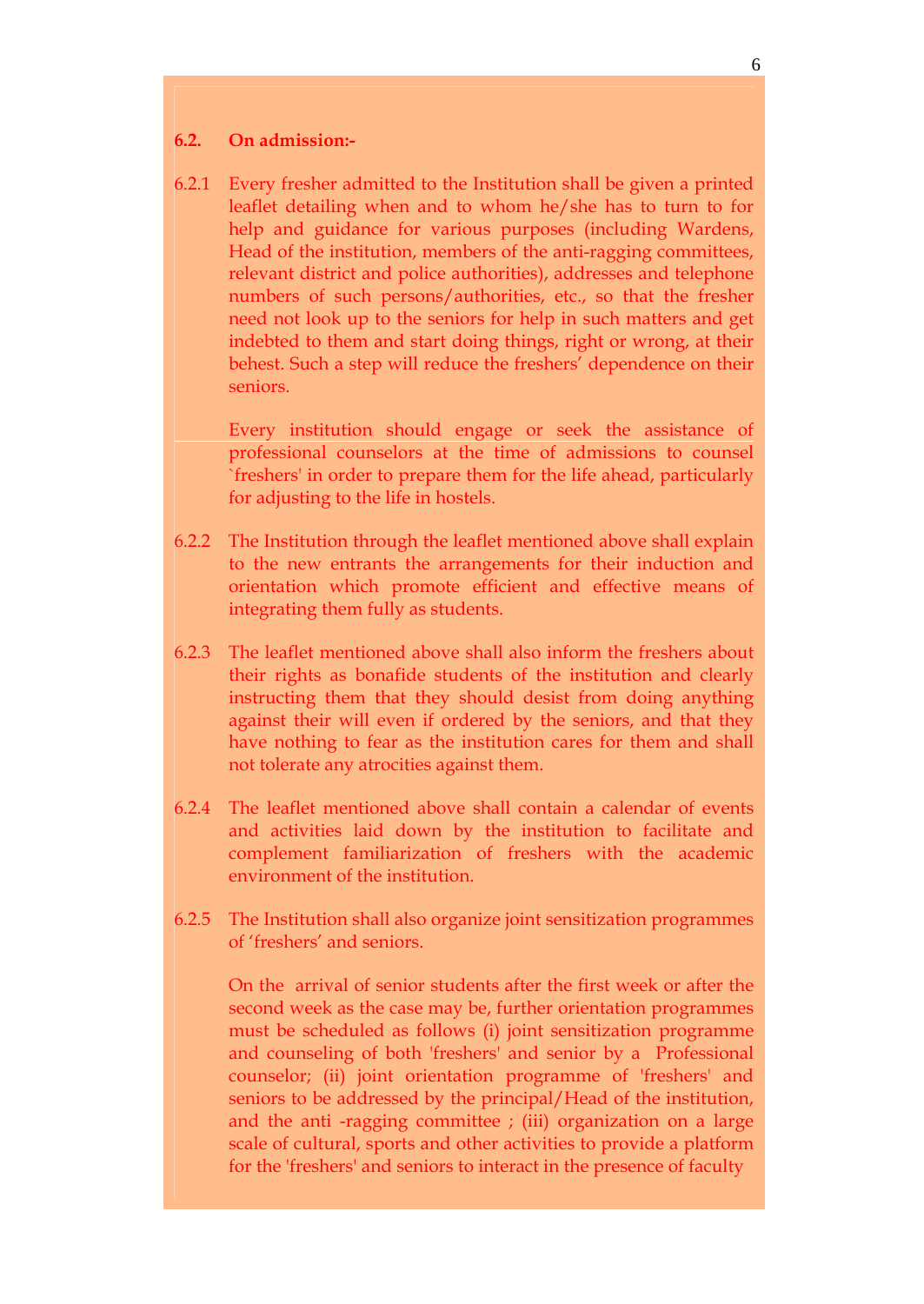members ; (iv) in the hostel, the warden should address all students; may request two junior colleagues from the college faculty to assist the warden by becoming resident tutors for a temporary duration.

6.2.6 Freshers shall be encouraged to report incidents of ragging, either as victims, or even as witnesses.

#### **6.3. At the end of the academic year:-**

- 6.3.1 At the end of every academic year the Dean/Principal/Director shall send a letter to the parents/guardians of the students who are completing the first year informing them about the law regarding ragging and the punishments, and appealing to them to impress upon their wards to desist from indulging in ragging when they come back at the beginning of the next academic session.
- 6.3.2 At the end of every academic year the Institution shall form a 'Mentoring Cell' consisting of Mentors for the succeeding academic year. There shall be as many levels or tiers of Mentors as the number of batches in the institution, at the rate of 1 Mentor for 6 freshers and 1 Mentor of a higher level for 6 Mentors of the lower level.

Each batch of freshers should be divided into small groups and each such group shall be assigned to a member of the staff. Such staff member should interact individually with, each member of the group on a daily basis for ascertaining the problems/difficulties if any faced by the fresher in the institution and extending necessary help.

In the case of freshers admitted to a hostel it shall be the responsibility of the teacher in charge of the group to coordinate with the warden of the hostel and to make surprise visits to the rooms in the hostel where the members of the group are lodged.

#### **6.4. Setting up of Committees and their functions:-**

6.4.1 The Anti-Ragging Committee:- Every institution shall have an Anti-Ragging Committee and an Anti -Ragging Squad. The Anti-Ragging Committee shall be headed by the Head of the institution and shall consist of representatives of civil and police administration, local media, Non Government Organizations involved in youth activities, faculty members, parents, students belonging to the freshers' category as well as seniors and nonteaching staff. It shall monitor the Anti Ragging activities in the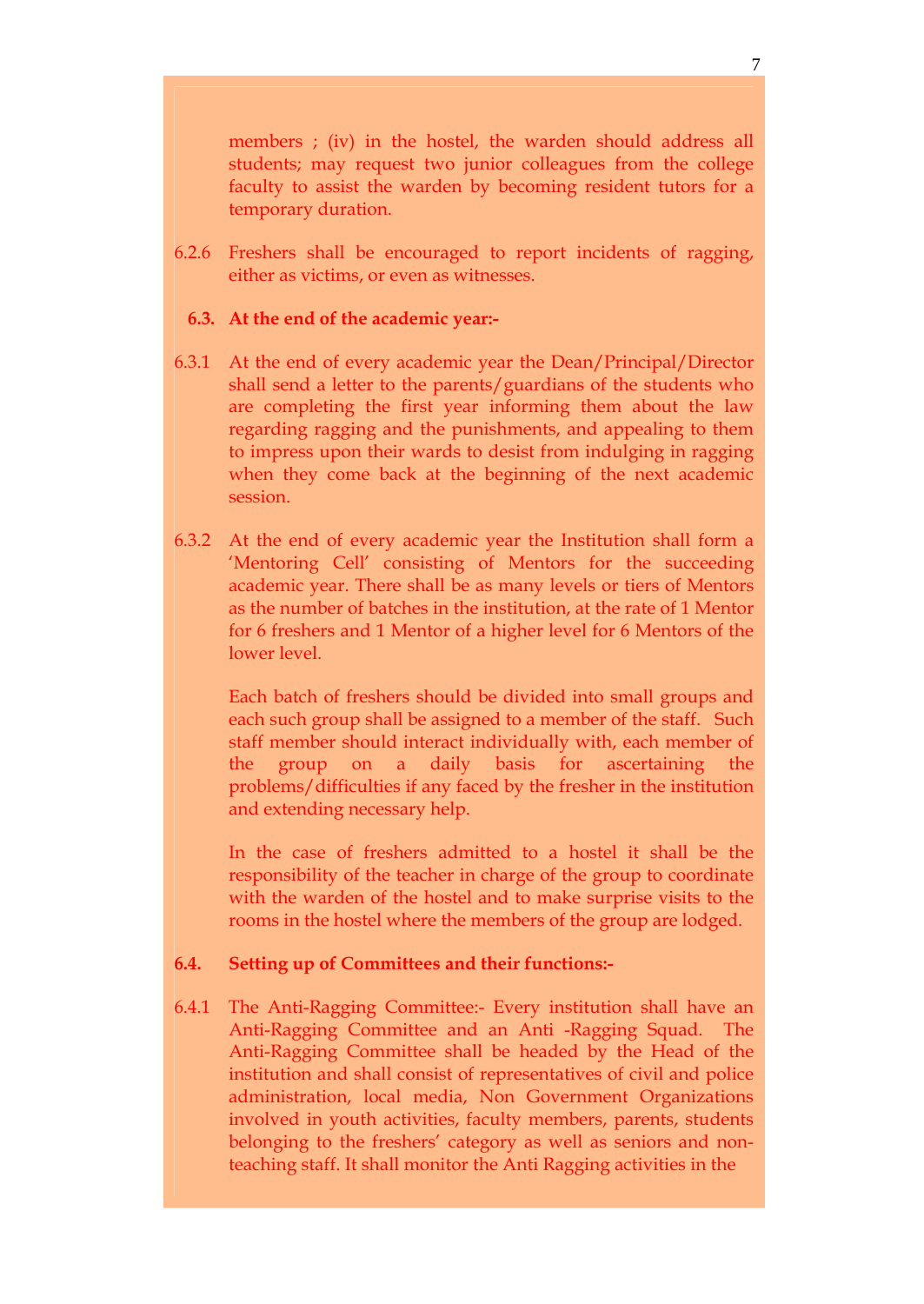institution, consider the recommendations of the Anti-Ragging Squad and take appropriate decisions, including spelling out suitable punishments to those found guilty.

6.4.2 The Anti-Ragging Squad:- The Anti-Ragging Squad shall be nominated by the Head of the institution with such representation as considered necessary and shall exclusively consist of members belonging to the various sections of the campus community. The Squad shall have vigil, oversight and patrolling functions. It shall be kept mobile, alert and active at all times and shall be empowered to inspect places of potential ragging and make surprise raids on hostels and other hot spots. The Squad shall investigate incidents of ragging and make recommendations to the Anti-Ragging Committee and shall work under the overall guidance of the Anti-Ragging Committee.

 All matters of discipline within teaching institutions must be resolved within the campus except those impinging on law and order or breach of peace or public tranquility, all of which should be dealt with under the penal laws of the land

#### **6.5. Other measures:-**

- 6.5.1 The Institution shall arrange for regular and periodic psychological counseling and orientation for students (for freshers separately, as well as jointly with seniors) by professional counselors during the first three months of the new academic year. This shall be done at the institution and department/ course levels. Parents and teachers shall also be involved in such sessions.
- 6.5.2 Full-time warden shall be appointed as per the eligibility criteria laid down for the post reflecting both the command and control aspects of maintaining discipline, as well as the softer skills of counseling and communicating with the youth outside the classroom situations. Wardens shall be accessible at all hours and shall be provided with mobile phones and the details of their telephone number must be widely publicized. Similarly, the telephone numbers of the other important functionaries - Heads of institutions, faculty members, members of the anti-ragging committees, district and sub-divisional authorities and state authorities where relevant, should also be widely disseminated for the needy to get in touch or seek help in emergencies. The institution shall review and suitably enhance the powers and perquisites of Wardens and authorities involved in curbing the menace of ragging.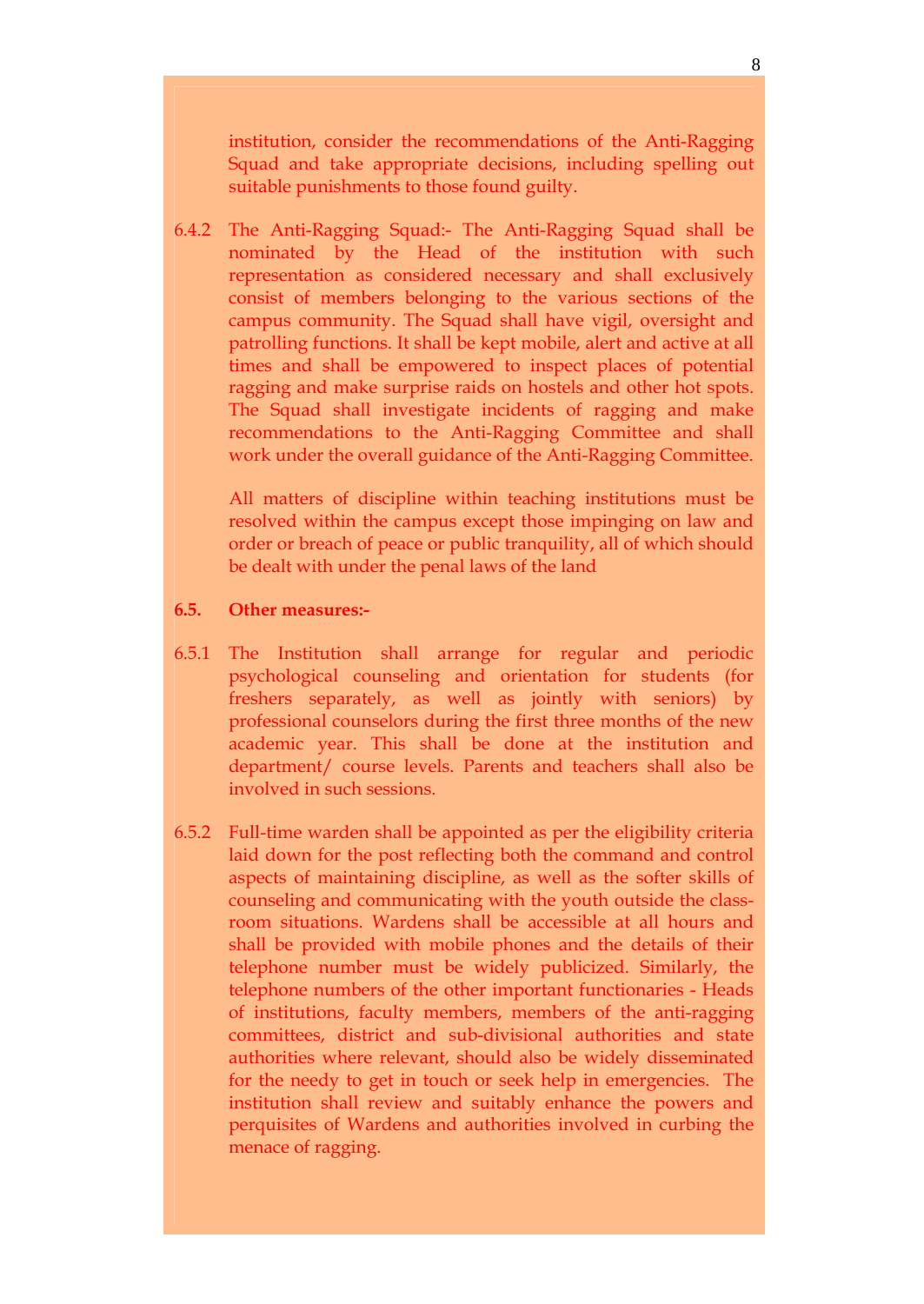Further the institutions shall provide necessary incentives for the post of full-time warden, so as to attract suitable candidates.

6.5.3 The institution shall ensure that seniors' access to freshers' accommodation is strictly monitored by wardens, security guards and college staff.

As ragging takes place mostly in the hostels after the classes are over in the college, a round the clock vigil against ragging in the hostel premises shall be provided. It is seen, that college canteens and hostel messes are also places where ragging often takes place. The employers/employees of the canteens/mess shall be given necessary instructions to keep strict vigil and to report the incidents of ragging to the college authorities if any.

 The security personnel posted in hostels shall be under the direct control of the Wardens and assessed by them.

- 6.5.4 The Head of the institution shall take immediate action on receipt of the recommendations of the Ant-Ragging Squad. He/ She shall also take action suo motu if the circumstances so warrant.
- 6.5.5 Freshers who do not report the incidents of ragging either as victims or as witnesses shall also be punished suitably.
- 6.5.6 Anonymous random surveys shall be conducted across the 1st year batch of students (freshers) every fortnight during the first three months of the academic year to verify and cross-check whether the campus is indeed free of ragging or not. The institution may design its own methodology of conducting such surveys.
- 6.5.7 The burden of proof shall lie on the perpetrator of ragging and not on the victim.
- 6.5.8 The institution shall file an FIR with the police / local authorities whenever a case of ragging is reported, but continue with its own enquiry and other measures without waiting for action on the part of the police/ local authorities. Remedial action shall be initiated and completed within the one week of the incident itself.
- 6.5.9 The Migration/Transfer Certificate issued to the student by the Institution shall have an entry, apart from those relating to general conduct and behaviour, whether the student has been punished for the offence of committing or abetting ragging, or not, as also whether the student has displayed persistent violent or aggressive behaviour or any inclination to harm others.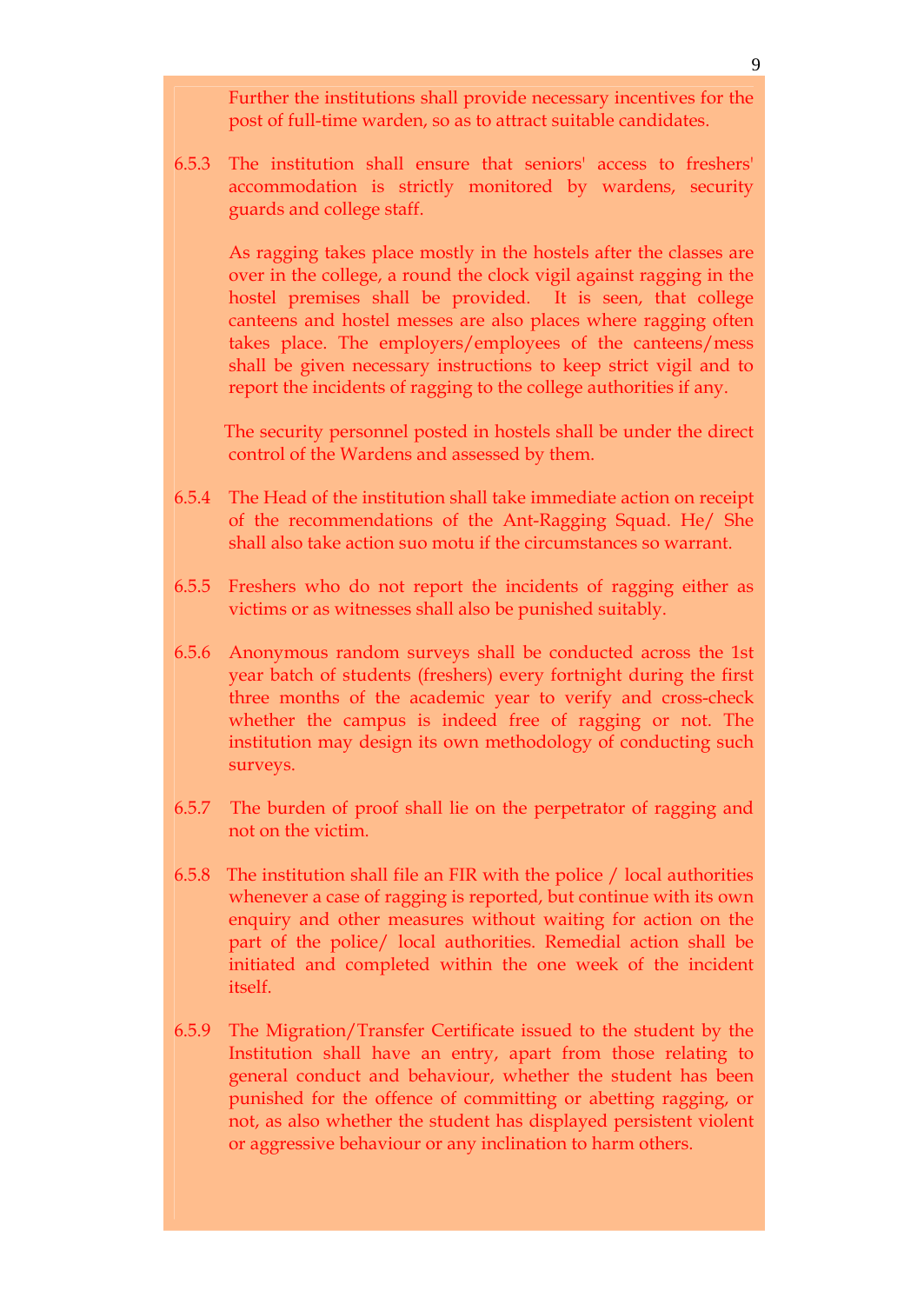- 6.5.10 Preventing or acting against ragging shall be the collective responsibility of all levels and sections of authorities or functionaries in the Institution including faculty, and not merely that of the specific body/ committee constituted for prevention of ragging.
- 6.5.11 As such the college canteens and hostel messes are also places where ragging often takes place, hence the employers/employees of the canteens/mess shall be given necessary instructions to keep strict vigil and to report the incidents of ragging to the college authorities, if any.

Further access to mobile phones and public phones shall be unrestricted in hostels and campuses, except in class-rooms, seminar halls, library etc. where jammers shall be installed to estrict the use of mobile phones.

## **6.6 Measures for encouraging healthy interaction between freshers and seniors:-**

- 6.6.1 The Institution shall set up appropriate committees including the course-in- charge, student advisor, Warden and some senior students to actively monitor, promote and regulate healthy interaction between the freshers and senior students.
- 6.6.2 Freshers' welcome parties shall be organized in each department by the senior students and the faculty together soon after admissions, preferably within the first two weeks of the beginning of the academic session, for proper introduction to one another and where the talents of the freshers are brought out properly in the presence of the faculty, thus helping them to shed their inferiority complex, if any, and remove their inhibitions.
- 6.6.3 The Institution shall enhance the student-faculty interaction by involving the students in all matters of the institution, except those relating to the actual processes of evaluation and of faculty appointments, so that the students shall feel that they are responsible partners in managing the affairs of the institution and consequently the credit due to the institution for good work/ performance is due to them as well.

# **7. Awardable Punishments.**

#### 7.1 **At the Institution level:**

Depending upon the nature and gravity of the offence as established by the Anti-Ragging Committee of the institution, the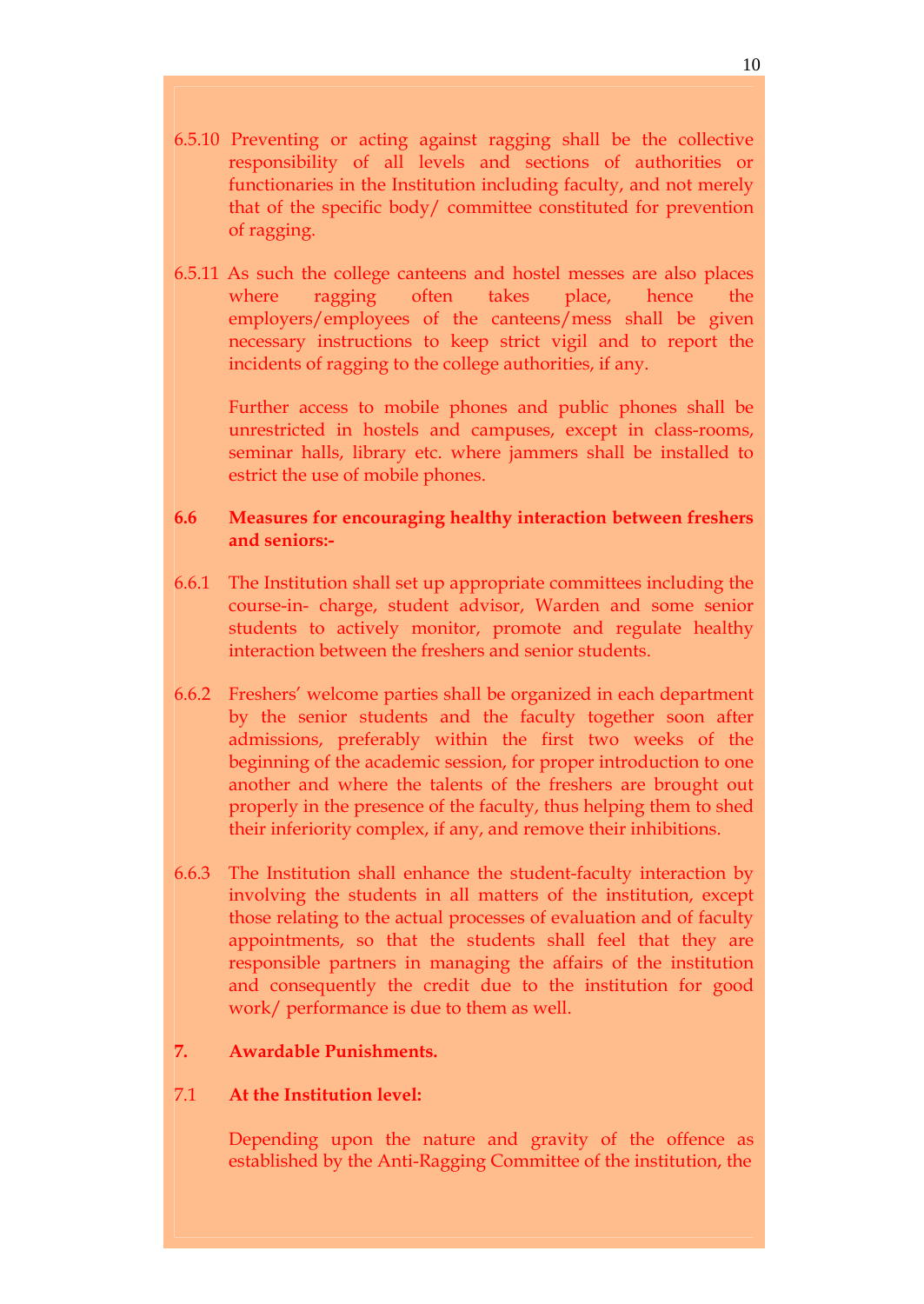7.1.1 Suspension from attending classes and academic privileges.

- 7.1.2 Withholding/withdrawing scholarship/ fellowship and other benefits
- 7.1.3 Debarring from appearing in any test/ examination or other evaluation Process.
- 7.1.4. Withholding results
- 7.1.5 Debarring from representing the institution in any regional, national or international meet, tournament, youth festival, etc.
- 7.1.6 Suspension/ expulsion from the hostel
- 7.1.7 Cancellation of admission.
- 7.1.8 Rustication from the institution for period ranging from 1 to 4 semesters
- 7.1.9 Expulsion from the institution and consequent debarring from admission to any other institution for a specific period.
- 7.1.10 Fine of Rs. 25,000/- and Rs. 1 lakh.
- 7.1.11 Collective punishment: When the persons committing or abetting the crime of ragging are not identified, the institution shall resort to collective punishment.
- **7.2 Penal consequences for the heads of the institutions/administration of the institution who do not take timely steps in the prevention of ragging and punishing those who rag.**

The authorities of the institution particularly the Head of the institution, shall be responsible to ensure that no incident of ragging takes place in the institution. In case any incident of ragging takes place, the Head shall take prompt and appropriate action against the person (s) whose dereliction of duty lead to the incident. The authority designated to appoint the Head shall, in its turn, take prompt and appropriate action against the Head.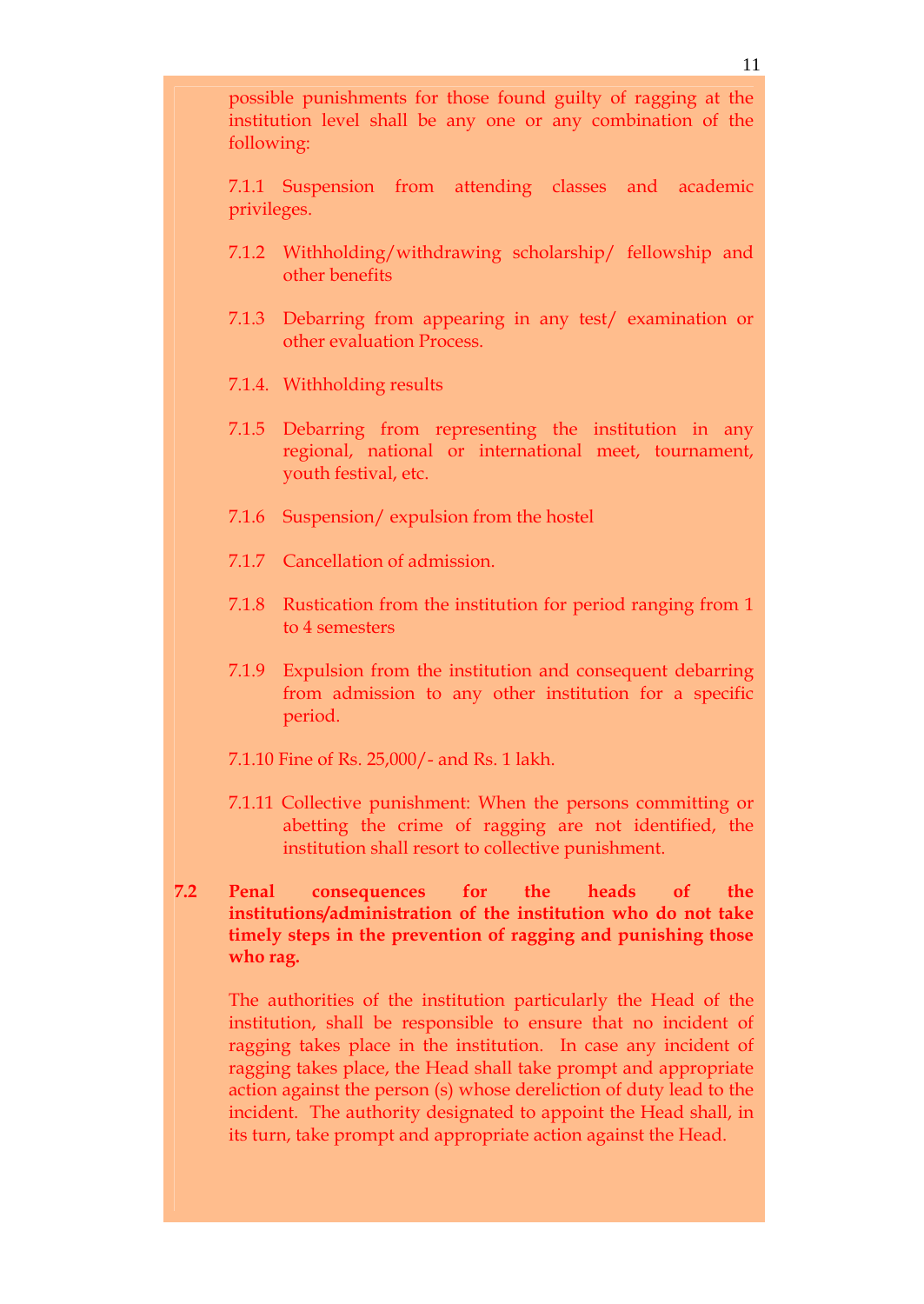In addition to penal consequences, departmental enquiries be initiated against such heads institutions / members of the administration / faculty members / non-teaching staff, who display an apathetic or insensitive attitude towards complaints of ragging.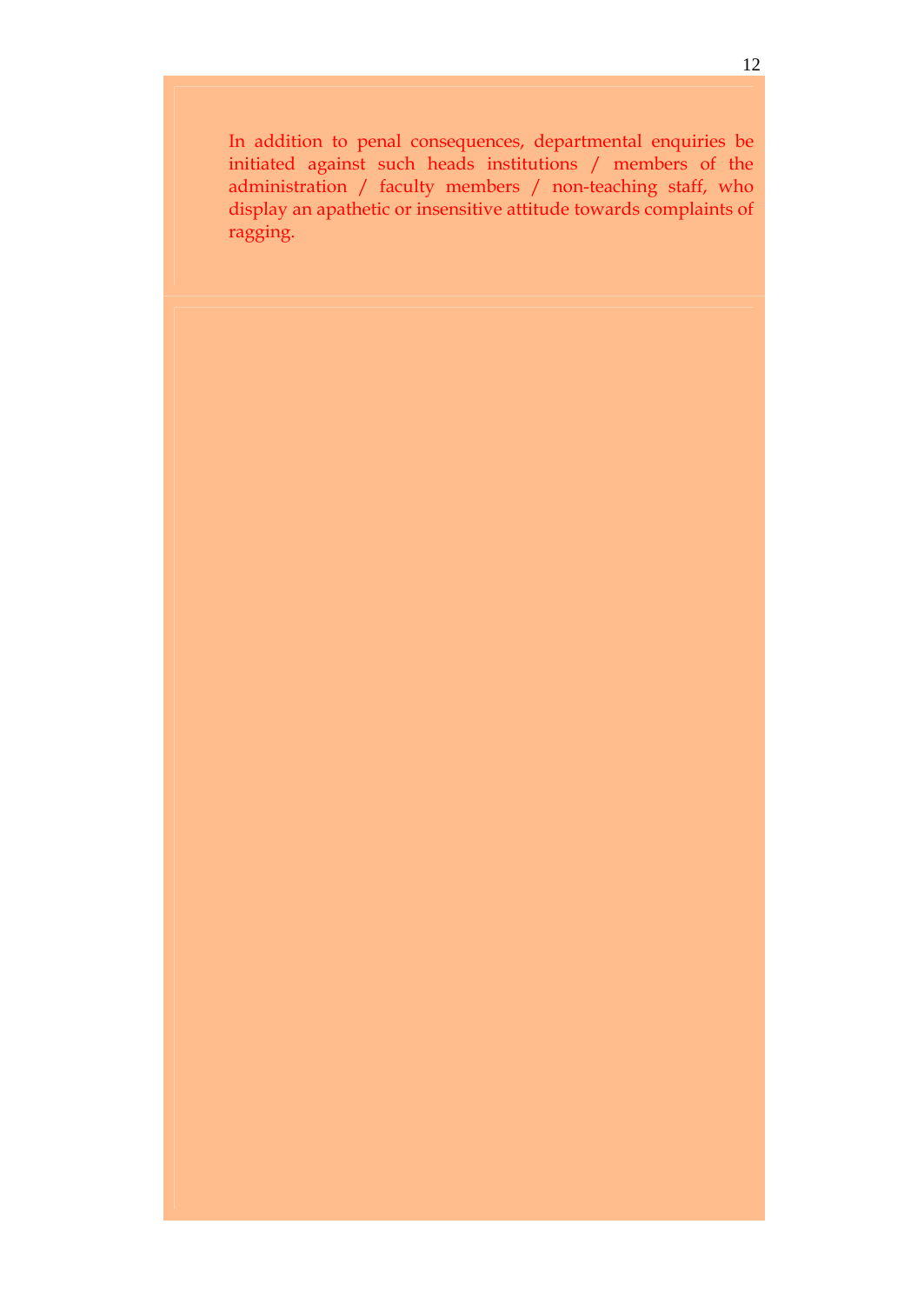#### **ANNEXURE I, Part I**

### **UNDERTAKING BY THE CANDIDATE/STUDENT**

\_\_\_\_\_\_\_\_\_\_\_\_\_\_\_\_\_\_\_\_\_\_\_\_\_\_\_\_\_\_\_\_\_\_\_\_\_\_\_\_\_\_\_\_\_\_\_\_\_\_\_\_\_\_\_\_\_\_\_\_\_\_\_\_

| L. |  | ı, |
|----|--|----|

 $S/O.$  of  $D/O.$  $Mr./Mrs./Ms.$ have carefully read and fully understood the law prohibiting ragging and the directions of the Supreme Court and the Central/State Government in this regard. 2. I have received a copy of the Regulations of Prevention and

- Prohibition of Ragging at the affiliated institution of the Tamil Nadu Dr.M.G.R.Medical University.
- 3. I hereby undertake that-

I will not indulge in any behavior or act that may come under the definition of ragging,

I will not participate in or abet or propagate ragging in any form,

- I will not hurt anyone physically or psychologically or cause any other harm.
- 4. I hereby agree that if found guilty of any aspect of ragging, I may be punished as per the provisions of the University Regulations mentioned above and/or as per the law in force.

Signed this \_\_\_\_\_\_\_\_\_\_\_\_\_\_\_\_\_\_\_\_ day of \_\_\_\_\_\_\_\_\_\_\_\_ month of \_\_\_\_\_\_\_\_\_\_year

Signature

Address: \_\_\_\_\_\_\_\_\_\_\_\_\_\_\_

 $\overline{\phantom{a}}$  , where  $\overline{\phantom{a}}$  , where  $\overline{\phantom{a}}$ 

 $\overline{\phantom{a}}$  , where  $\overline{\phantom{a}}$  , where  $\overline{\phantom{a}}$ 

13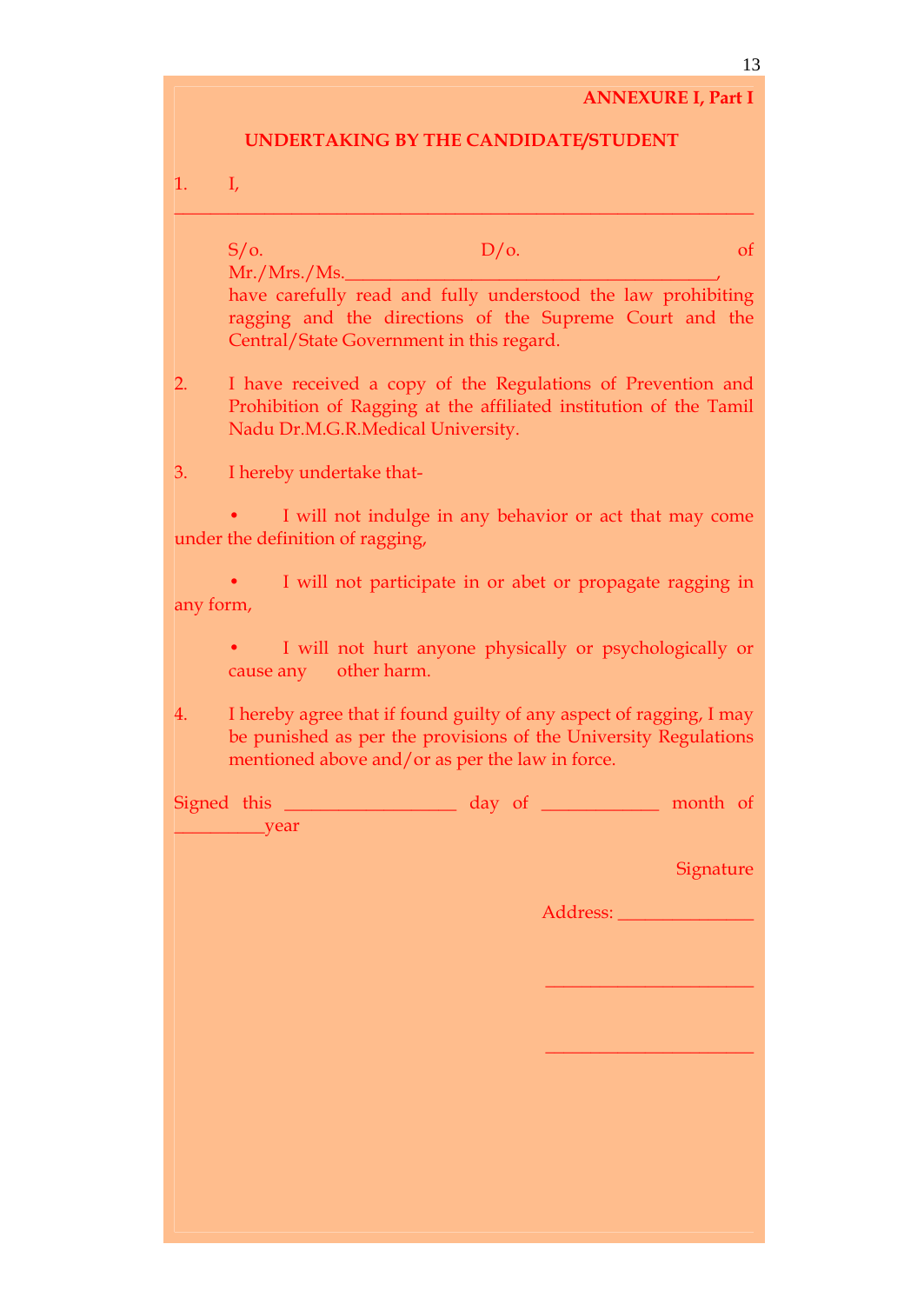# Name: (1) Witness:

# (2) Witness: